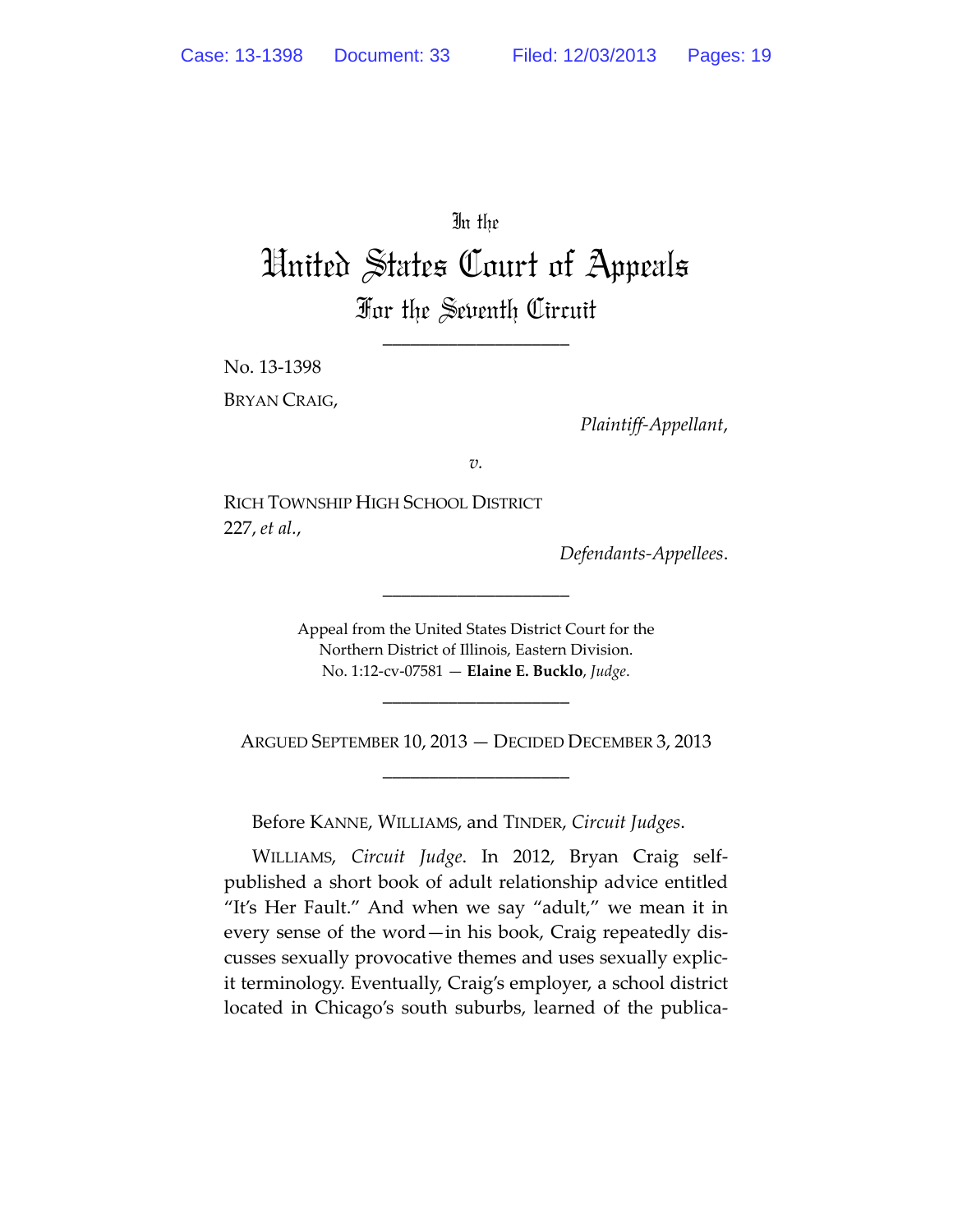tion of Craig's book and decided to terminate his employ‐ ment because of it. Craig sued the school district, the school board, and several board members under 42 U.S.C. § 1983 alleging that they improperly retaliated against him for en‐ gaging in speech protected by the First Amendment. The district court dismissed the suit for failure to state a claim because, in its view, "It's Her Fault" did not address a matter of public concern and was not entitled to First Amendment protection.

While we respectfully disagree with the district court's assessment of the "public concern" issue, we ultimately up‐ hold the dismissal of Craig's claim on an alternative basis. While full of objectionable content, Craig's book deals with adult relationship dynamics, an issue with which a large segment of the public is concerned. However, we affirm the district court's dismissal because the allegations of Craig's complaint and the documents he relies upon to support his claim establish that the school district's interest in ensuring effective delivery of counseling services outweighed Craig's speech interest. The school district reasonably predicted that "It's Her Fault" would disrupt the learning environment at Craig's school because some students, both female and male, who learned of the book's hypersexualized content would be reluctant to seek out Craig's advice. Craig has effectively pled himself out of court by asserting allegations and incor‐ porating documents sufficient to establish that the school district's interest in restricting his speech outweighed his in‐ terest in publishing his book. We therefore affirm the district court's judgment.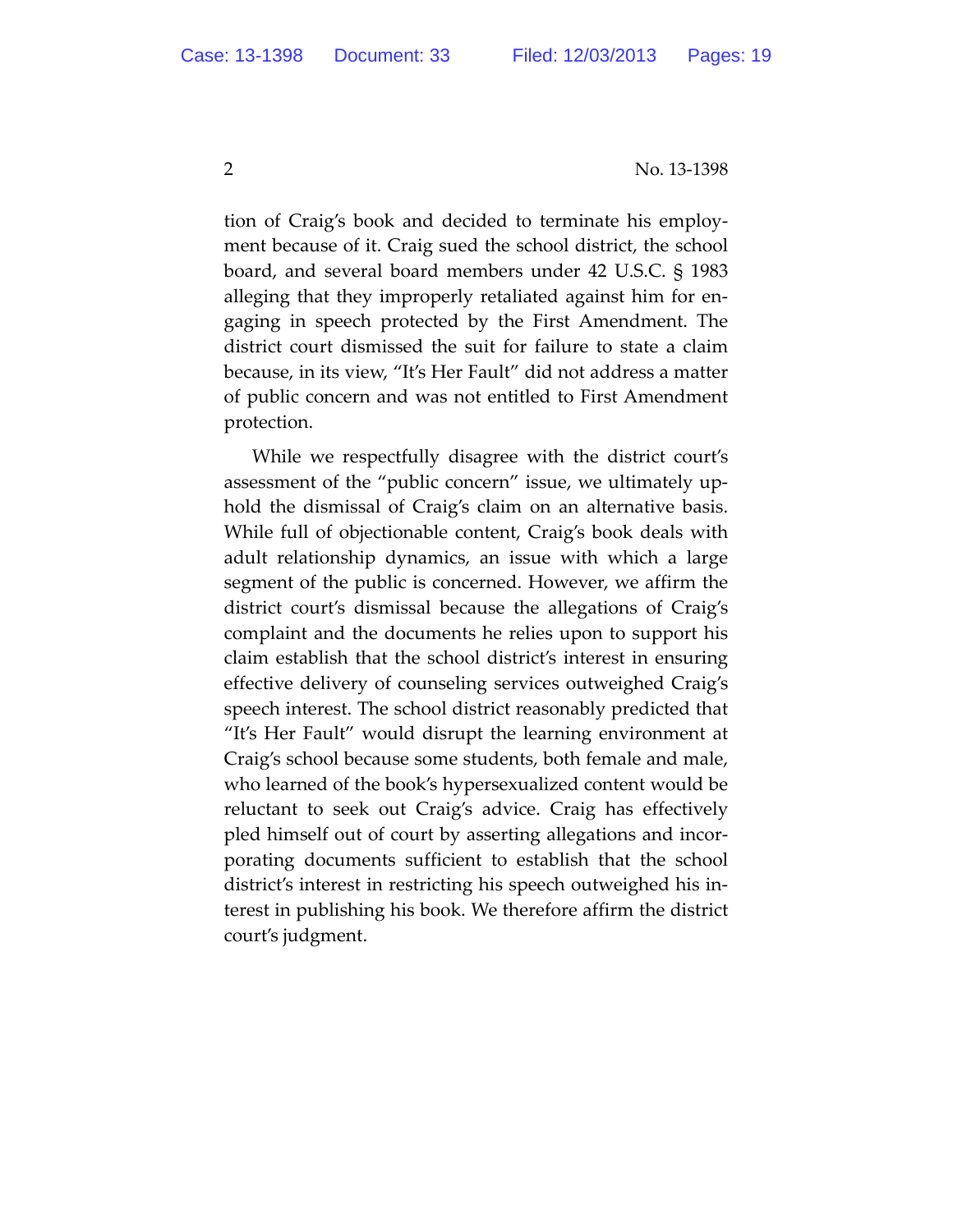#### **I. BACKGROUND**

Until recently, Bryan Craig was a tenured guidance coun‐ selor at Rich Central High School in Chicago's south sub‐ urbs. In addition to advising students, Craig served as the coach for Rich Central's women's varsity, junior varsity, and freshmen basketball teams.1

In July 2012, while employed at Rich Central, Craig self‐ published a book entitled "It's Her Fault" which is a collec‐ tion of Craig's relationship advice for women. As Craig tells it, while "counseling people of all ages and races [he] found himself saying the same things over and over to women dur‐ ing sessions." Over the course of "provid[ing] counseling to thousands of students, parents, clients, and friends," Craig discovered "a trail of popcorn leading back to it being her fault." During these encounters with female advice-seekers, Craig determined "that women act based on emotion alone instead of emotion plus intellect" which leads to women be‐

<sup>&</sup>lt;sup>1</sup> When reviewing a motion to dismiss, a court generally considers the factual allegations of the complaint and any reasonable inferences that can be drawn from those allegations. *See Gessert v. United States*, 703 F.3d 1028, 1033 (7th Cir. 2013). But a court may also examine information from documents referenced in the complaint that the plaintiff relies upon to support its claim. *See Williamson v. Curran*, 714 F.3d 432, 436 (7th Cir. 2013) ("What makes it appropriate for us to consider the documents … is that [plaintiff] not only cited them in the body of her complaint, but she has, to some degree, relied on their contents as support for her claims."). Consistent with these principles, our factual summary includes infor‐ mation drawn from documents Craig mentioned in his complaint and upon which his claim depends: his book, the letter from school district superintendent Donna Leak, as well as the Charges and Bill of Particulars that Leak attached to her letter. *See, e.g.*, Compl. ¶¶ 14, 17‐23.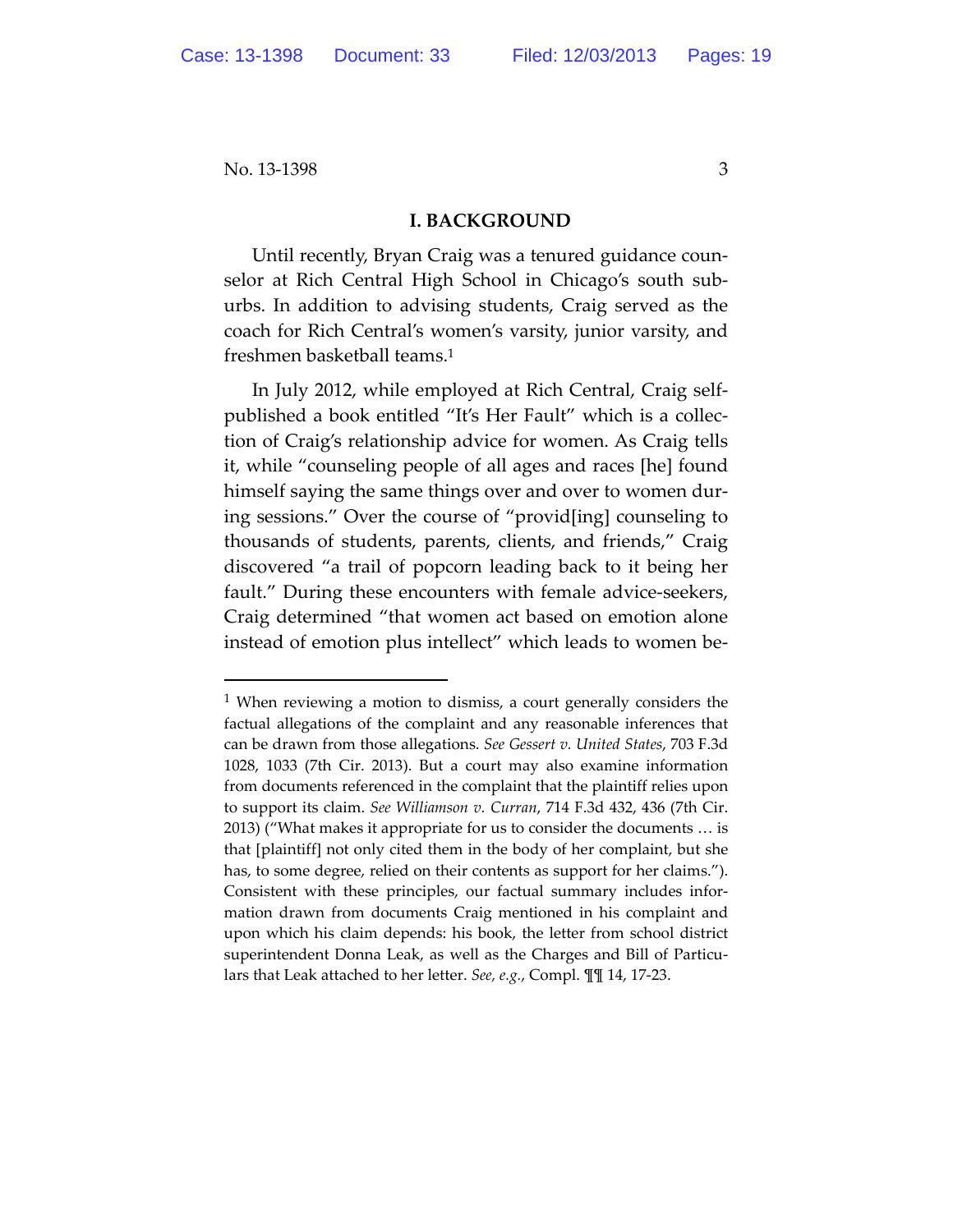ing unable to obtain the type of relationship they want. By publishing the book, Craig hoped to give women "the road map to having the upper hand in a relationship with a man."

Parts of Craig's book contain garden‐variety relationship advice. For example, Craig highlights the need for discretion between partners in order to develop trust in a relationship. According to Craig, "our biggest downfall in relationships is sharing too much information with friends or associates." Craig also writes of the importance of being a good listener and instructs women to "[p]ay very close attention to con‐ tent when having serious conversations with your man."

But not all of Craig's advice is this mundane. Much of "It's Her Fault" is dedicated to exploring provocative topics. For example, Craig devotes one chapter to informing women of the effectiveness of using sex appeal to obtain power in a relationship. Craig instructs by way of example:

Fellas, you ever notice how nice your girl is around payday, or how your d—k feels even better to them when they need something? Noooooo, most men don't notice, so, women, keep using that skill.

Such tactics are effective, in Craig's mind, because all "[m]en have sexual radar," including Craig himself. Despite being "beyond the highest caliber of men," Craig nevertheless con‐ fesses "a weakness for cleavage" and other portions of a woman's anatomy.

In another part of the book, Craig encourages his female readers to engage in "a certain level of promiscuity before marriage[:]"

Don't go hoeing around the world, but experience things. Women: discover different penis sizes, differ‐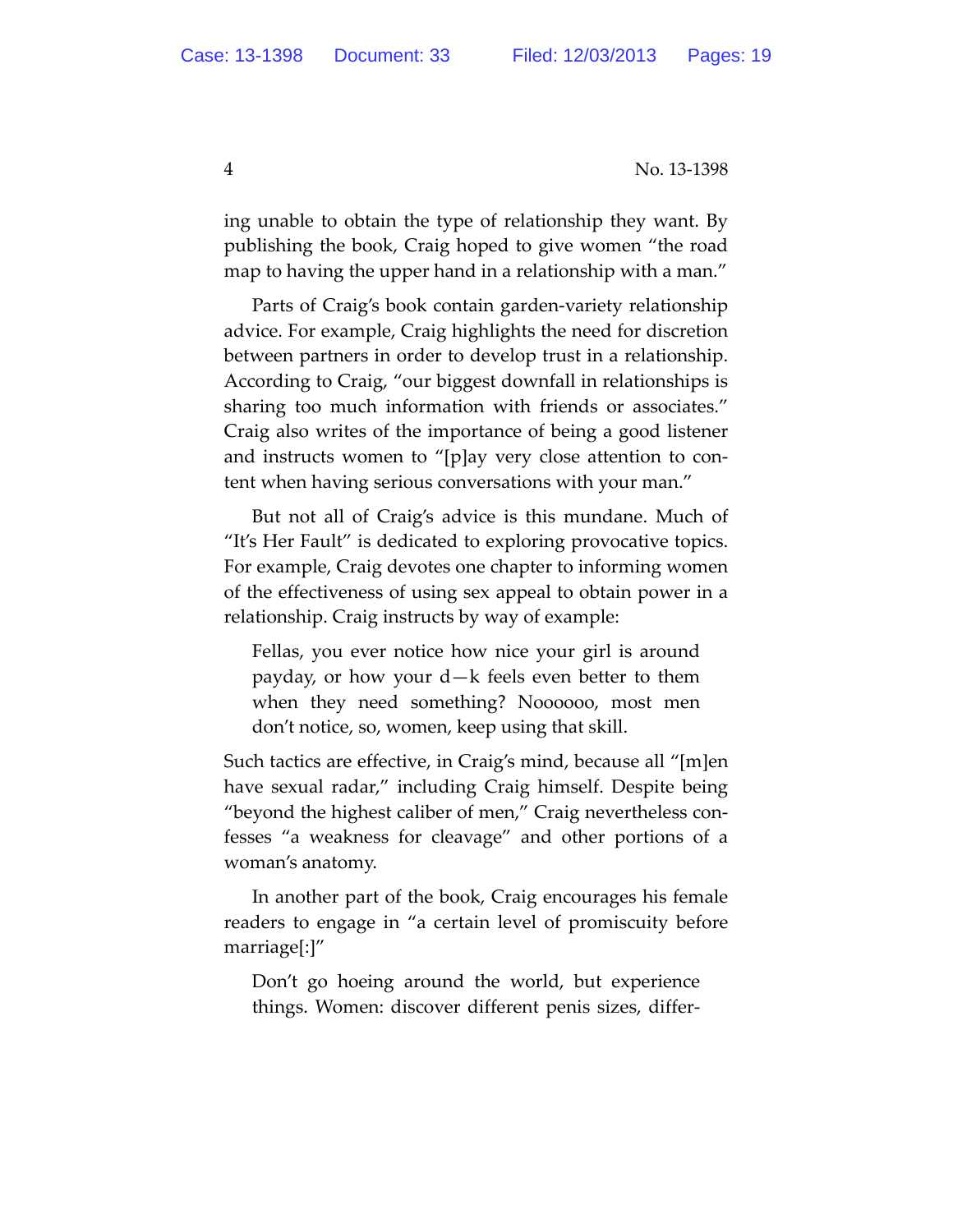ent races and ethnicities … Discover what you like so you can prepare yourself before going into the won‐ derful world of marriage.

Craig uses sexually explicit terminology throughout "It's Her Fault." One particularly graphic passage relates to Craig's argument that women must submit to their male partners in order to prevent them from being unfaithful:

Let[']s enter the wonderful world of submissiveness. Yeah I know ladies, you all hate that s‐‐t. However, it must be in place in order for us to feel some type of power. Say more "yes" and a lot less "no." He's your man, go ahead and let him turn you every which way … [g]ive him oral sex without making the "ugh" face. So what if you're tired, ask him if he wants a meal.

In another part of the book, Craig delves into a comparative analysis of the female genitalia of various races which goes into an excruciating degree of graphic detail.

Craig references his employment at Rich Central throughout "It's Her Fault." In the introduction, Craig estab‐ lishes his qualifications as an advice‐giver by relating the significant amount of time he has spent interacting with women. Aside from his relations with female family mem‐ bers, Craig cites his dealings with women when "coach[ing] girls basketball, work[ing] in an office where I am the only male counselor, and [being] responsible for roughly 425 high school students a year, about half of whom are females." Craig also referenced his counseling of students in the ac‐ knowledgments section, thanking his "students and clients who consistently reach out to me during rough times in the world of relationships: Keep listening and learning." More‐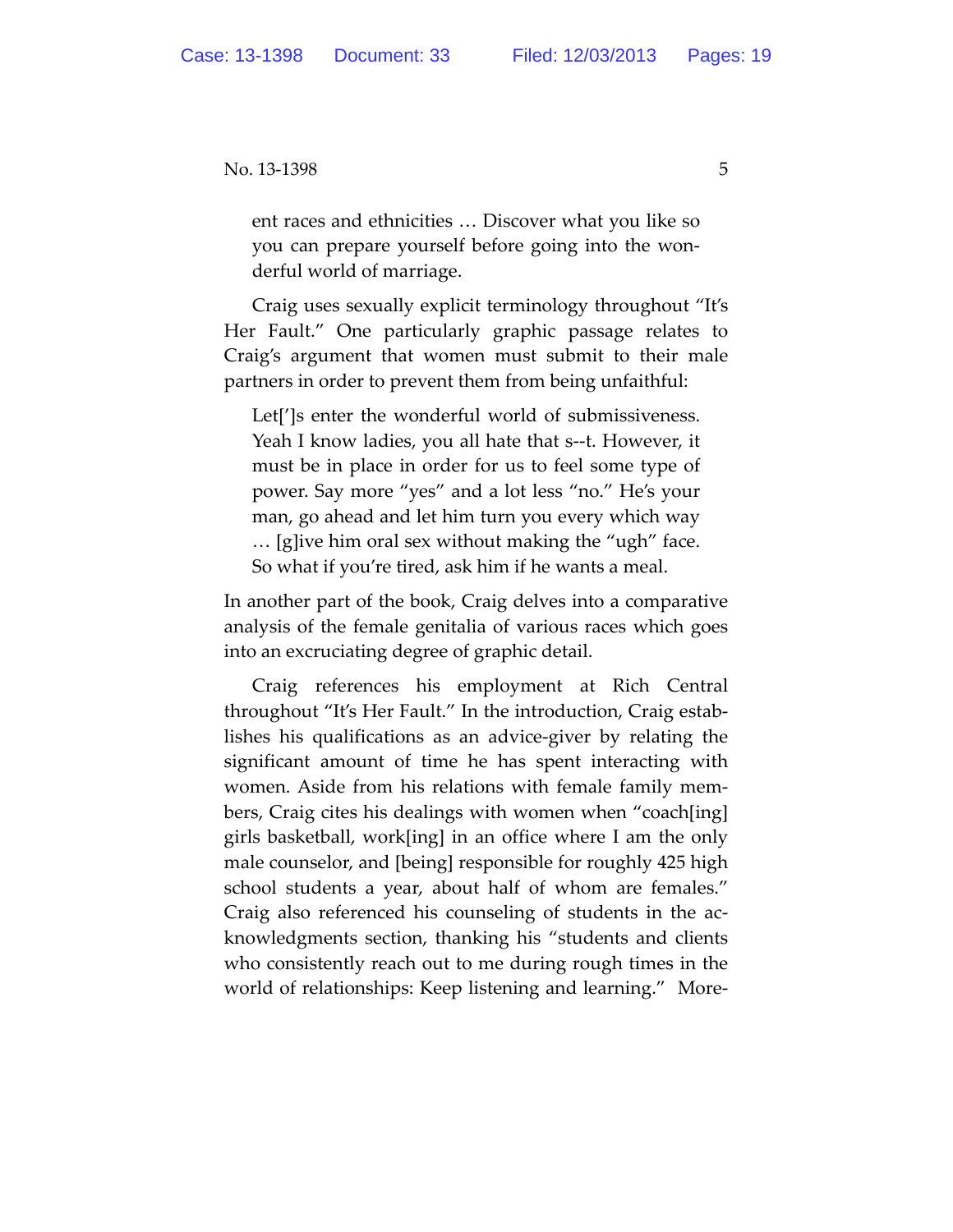over, another Rich Central teacher, Kylie Gregor, identified herself as the author of the foreword to "It's Her Fault" and vouched for the value of Craig's advice.

Eventually, school board officials became aware of "It's Her Fault." On September 14, 2012, the Superintendent of the Rich Township High School District 227, Donna Leak, sent Craig a letter informing him that the District had re‐ ceived "concerns from members of the School District com‐ munity" regarding his book. Leak attached two documents, a list of Charges and a Bill of Particulars (collectively, the "Charges"), and notified Craig that she planned to recom‐ mend to the Board of Education of Rich Township High School District 227 (the "Board") that he be discharged. Among other considerations, the Charges stated that: (1) the publication of Craig's book "ha[d] caused disruption, con‐ cern, distrust and confusion among members of the School District community;" (2) Craig violated the School Board's Policy "prohibit[ing] conduct that creates 'an intimidating, hostile, or offensive educational environment;" and (3) "Craig failed to present [himself as] a positive role model and failed to properly comport himself in accordance with his professional obligations as a public teacher." On September 18, 2012, the Board adopted the Charges and issued a resolution finding cause for Craig's discharge.

Craig filed suit against the District, the Board, Leak, and various Board members (collectively, "Defendants") under 42 U.S.C. § 1983. In his complaint, Craig alleges that his dis‐ charge was in retaliation for a protected exercise of his First Amendment rights. The district court dismissed Craig's complaint for failure to state a claim. In its ruling, the district court concluded that "It's Her Fault" was not entitled to First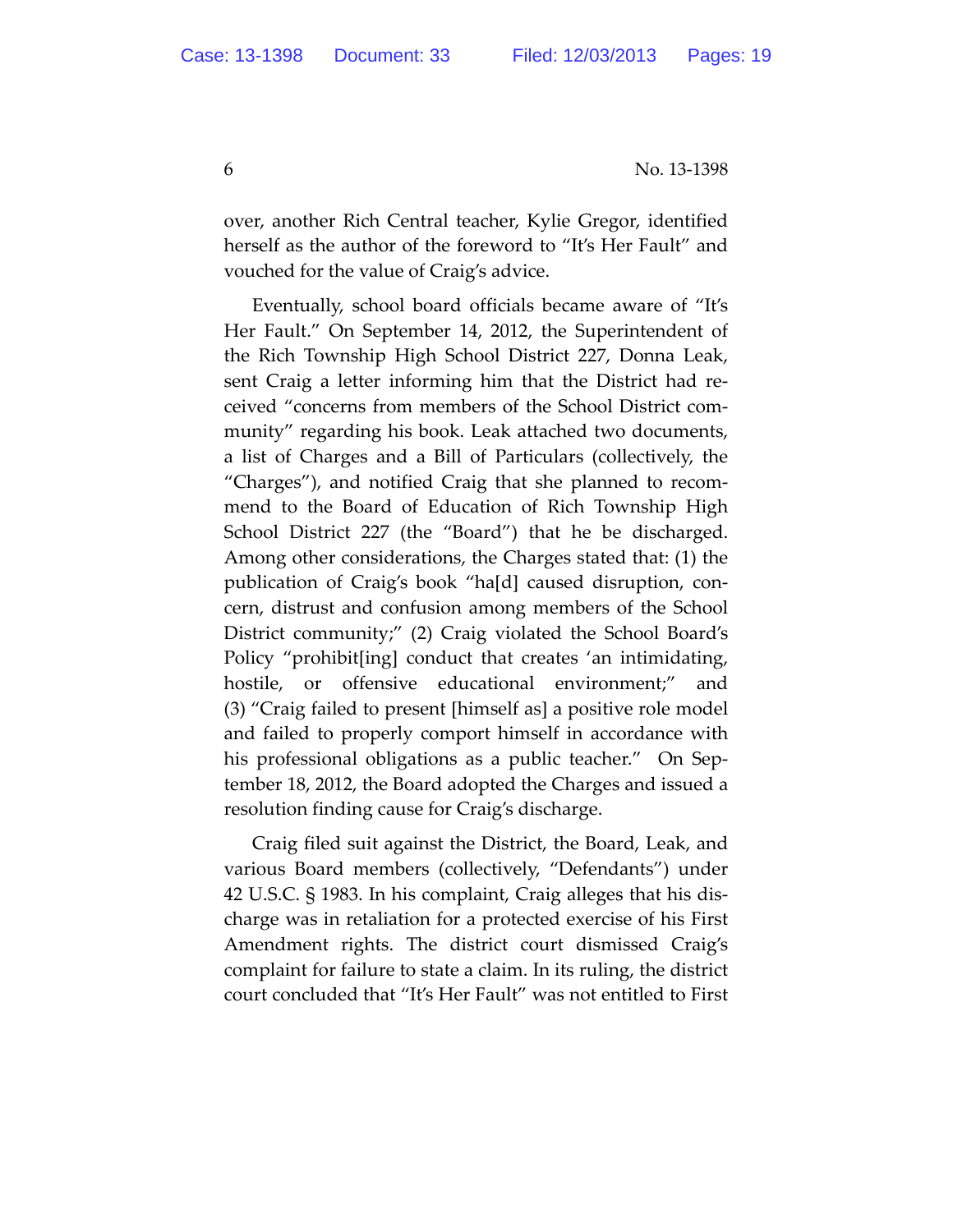Amendment protection because it did not address a matter of public concern. Instead, the district court found that the book was "little more than a lurid account of plaintiff's own sexual preferences and exploits." Craig now appeals.

#### **II. ANALYSIS**

On appeal, Craig argues that the district court incorrectly dismissed his First Amendment retaliation suit for failure to state a claim. "We review de novo a district court's dismissal under Rule 12(b)(6), construing factual allegations and any reasonable inferences in the light most favorable to the plain‐ tiff." *Scott v. Chuhak & Tecson, P.C.*, 725 F.3d 772, 782 (7th Cir. 2013).

## **A. "It's Her Fault" Addresses a Matter of Public Con‐ cern**

Craig contends that the district court erred in concluding that "It's Her Fault" was not entitled to First Amendment protection because it did not involve a matter of public con‐ cern. An actionable "First Amendment retaliation claim by a public employee requires, at a minimum, that the speech be‐ ing retaliated against be constitutionally protected, which means that the speech must involve a matter of 'public con‐ cern.'" *Kristofek v. Vill. of Orland Hills*, 712 F.3d 979, 984 (7th Cir. 2013). Whether an employee's speech implicates a matter of public concern is a question of law that "must be deter‐ mined by the content, form, and context of a given state‐ ment, as revealed by the whole record." *Connick v. Myers*, 461 U.S. 138, 147‐48 (1983).

Despite its lofty terminology, the "matter of public concern" inquiry does not require that speech relate to an issue of exceptional significance in order to be entitled to prima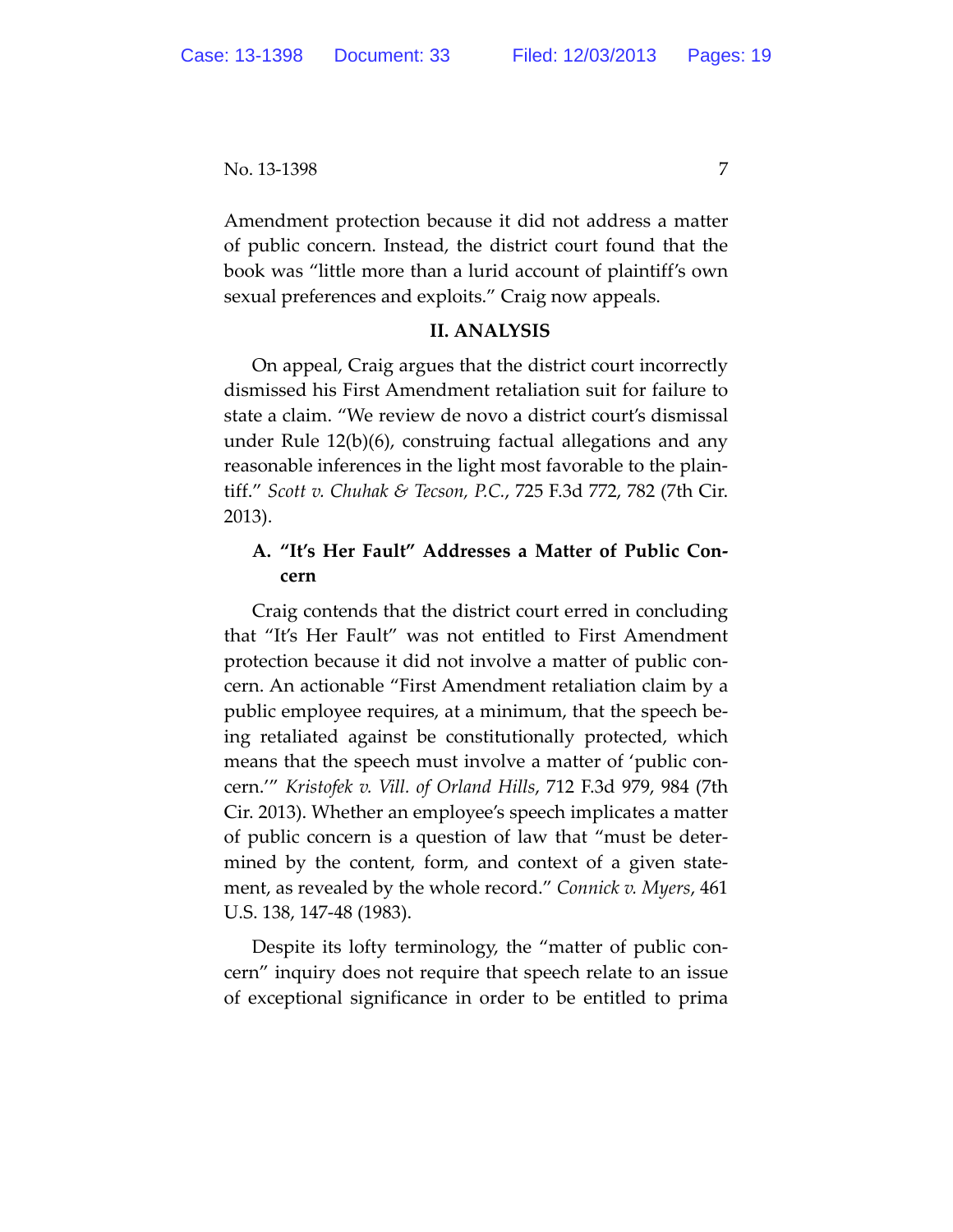8 No. 13-1398

facie First Amendment protection. "[P]ublic concern is some‐ thing that is a subject of legitimate news interest; that is, a subject of general interest and of value and concern to the public at the time of publication." *City of San Diego v. Roe*, 543 U.S. 77, 83‐84 (2004) (per curiam). But the speech need not address a topic of great societal importance, or even pique the interest of a large segment of the public, in order to be safeguarded by the First Amendment. *See Dishnow v. Sch. Dist. of Rib Lake*, 77 F.3d 194, 197 (7th Cir. 1996) (holding that speech need not address a "matter[] of transcendent importance, such as the origins of the universe or the merits of constitutional monarchy[,]" in order to relate to a matter of public concern). Rather, an employee who "participat[es] in a public dialogue on matters of interest to the public" will "place his speech, prima facie, within the protection of the First Amendment." *Id.*; *see also Eberhardt v. O'Malley*, 17 F.3d 1023, 1026 (7th Cir. 1994) ("[I]t is not the case that the only expression which the First Amendment protects is expres‐ sion that deals with 'matters of public concern,' unless this formula is understood to mean any matter for which there is potentially a public."). "That the public was not large, that the issues were not of global significance … d[oes] not place [] speech outside the orbit of protection." *Dishnow*, 77 F.3d at 197. Moreover, "[t]he inappropriate or controversial charac‐ ter of a statement is irrelevant to the question whether it deals with a matter of public concern." *Rankin v. McPherson*, 483 U.S. 378, 387 (1987).2

<sup>&</sup>lt;sup>2</sup> We note that this case does not present a set of facts to which courts have typically applied the "matter of public concern" analysis. The test was designed to help courts distinguish between protected and unpro‐ (continued…)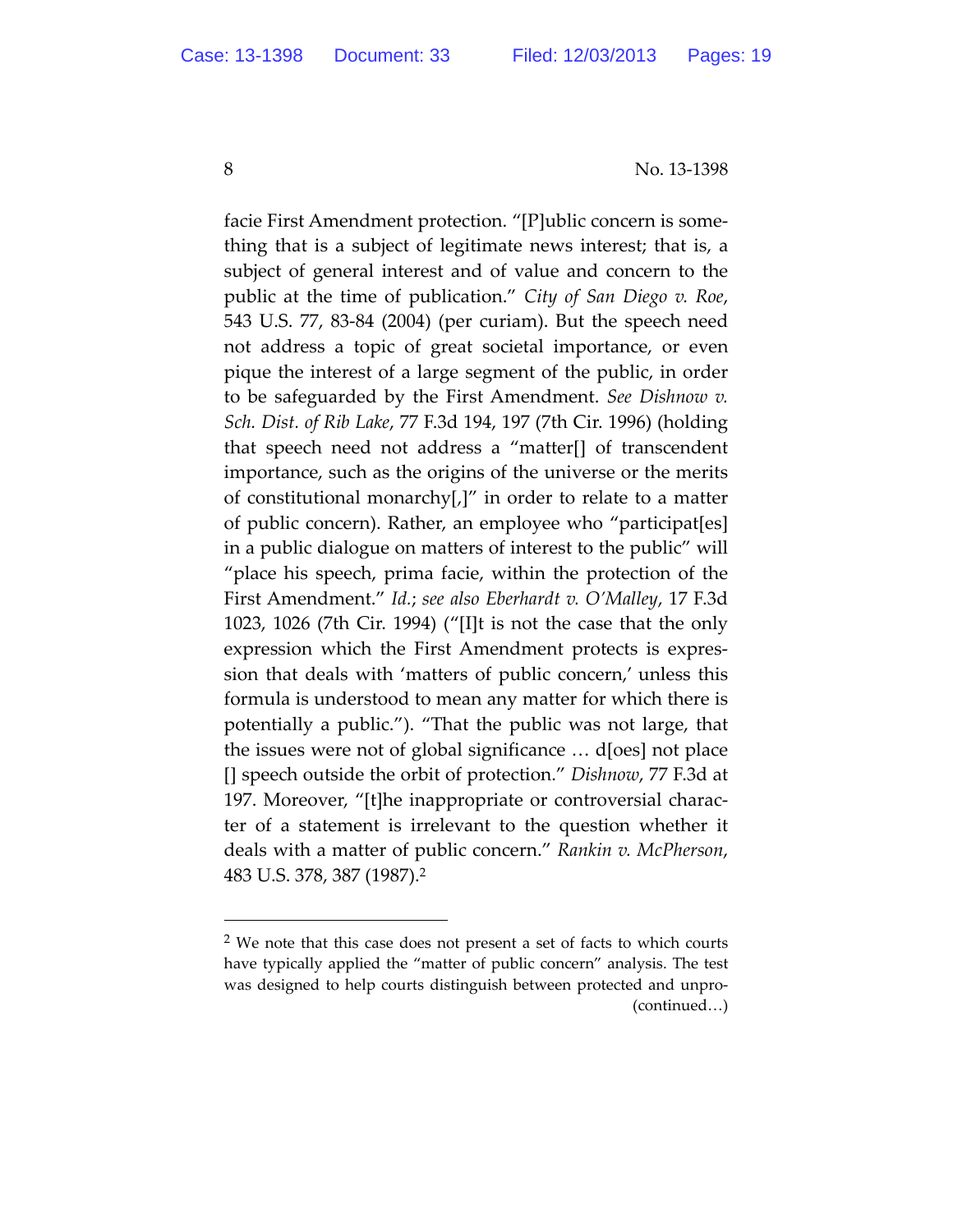Our opinion in *Dishnow* provides a good example of this principle in action. In that case, a school guidance counselor

tected speech when a public employee speaks out about her employer's policies, conduct, or other issues more directly related to her public employment. *See, e.g., Connick*, 461 U.S. at 144‐147 (evaluating whether questionnaire submitted by assistant district attorney requesting input on various district attorney's office policies involved public concern or "matters only of personal interest"); *Pickering v. Bd. of Educ. of Twp. High Sch. Dist. 205, Will Cnty.*, 391 U.S. 563, 574 (1968) (holding that teacher's letter to the editor regarding employer school board's funding decisions was an "issue[] of public importance" entitled to First Amendment protection); *Kristofek*, 712 F.3d at 983‐85 (evaluating whether police officer addressed matter of public concern in discussing superiors' handling of politically connected resident's arrest). When the employee's expression centers on a topic intimately related to her job, the public concern formu‐ la helps courts to distinguish between (1) an employee's purely personal gripe about how the employer's policy affects the employee (generally not entitled to protection); and (2) an employee's attempt to notify the public of a work-related issue about which the public is concerned (generally entitled to protection). *Eberhardt*, 17 F.3d at 1026.

When an employee speaks out about her public employer's actions, the public concern inquiry focuses the court's attention on "the *point* of the speech in question: was it the employee's point to bring wrongdoing to light? Or to raise other issues of public concern, because they are of public concern? Or was the point to further some purely private interest?" *Linhart v. Glatfelter*, 771 F.2d 1004, 1010 (7th Cir. 1985). The subject matter of the expression is relevant to this analysis. We doubt, for example, that an employee's letter to the editor concerning her dislike of the color of the paint on the walls of her office would qualify as a matter of public concern based on the public's lack of interest in the topic. But the subject matter of the speech is just one of many factors for the court to consider in this context. *See generally Connick*, 461 U.S. at 147‐48 ("Whether an em‐ ployee's speech addresses a matter of public concern must be deter‐ mined by the content, form, and context of a given statement, as revealed by the whole record.").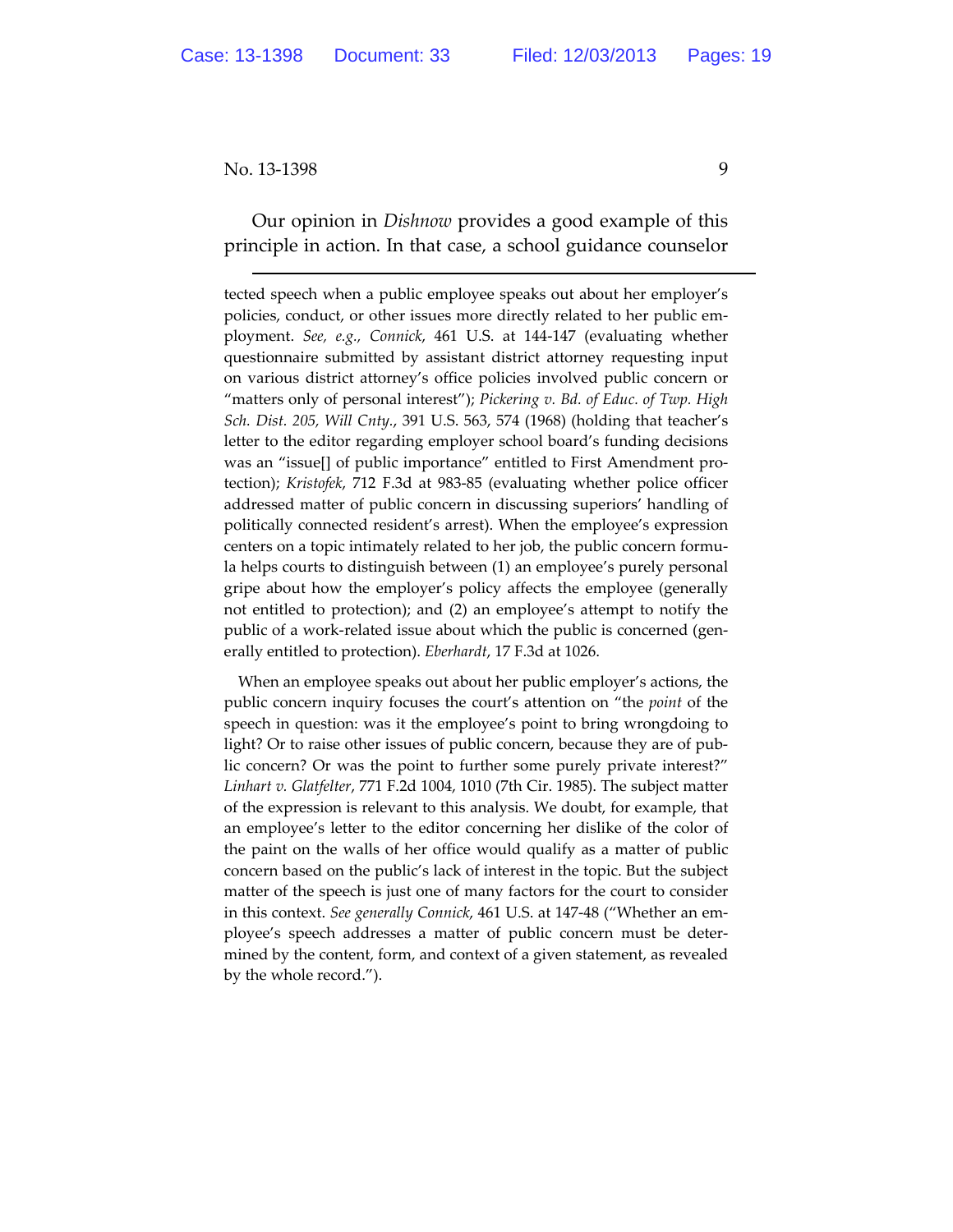"was fired because he had written certain articles, which the school board considered scandalous or disreputable, for a local newspaper." *Dishnow*, 77 F.3d at 196. One article, an in‐ stallment in a series called "Rib Lake High School Counse‐ lor's Corner," referenced the plaintiff's previous alcohol con‐ sumption and cigarette smoking. *Id.* at 198. We concluded that this article (as well as others written on other topics) re‐ lated to a matter of public concern even though they were not "vital to the survival of Western civilization." *Id.* at 197.

While Craig's book arguably contains more provocative content than the article at issue in *Dishnow*, we think both works relate to matters of public concern. The district court correctly observed that some parts of "It's Her Fault," such as Craig's description of his own sexual exploits, would not relate to a matter of public interest if viewed in isolation. But we respectfully disagree with the district court's ultimate conclusion that just because the book happened to "touch[] on a matter of public interest (relationships between men and women) does not mean that it addresses a matter of public concern." That is precisely what public concern means—speech directed to the public need only address a "matter[] in which the public might be interested" in order to be eligible for First Amendment protection. *Id*. Viewed as a whole, "It's Her Fault" addresses adult relationship dy‐ namics, a subject that interests a significant segment of the public. The proliferation of advice columns dealing with precisely this topic is a testament to its newsworthiness. *See, e.g.,* Amy Dickinson, *Ask Amy: Wife May Seek Answers Else‐ where for Sexual Drought in a Marriage*, DENVER POST, Oct. 7, 2013, http://www.denverpost.com/askamy/ci\_24242904/dear‐ amy‐ife‐may‐seek‐answers‐elsewhere‐sexual; Carolyn Hax, *Carolyn Hax: When Partners Don't Share Same Idea of Comforta‐*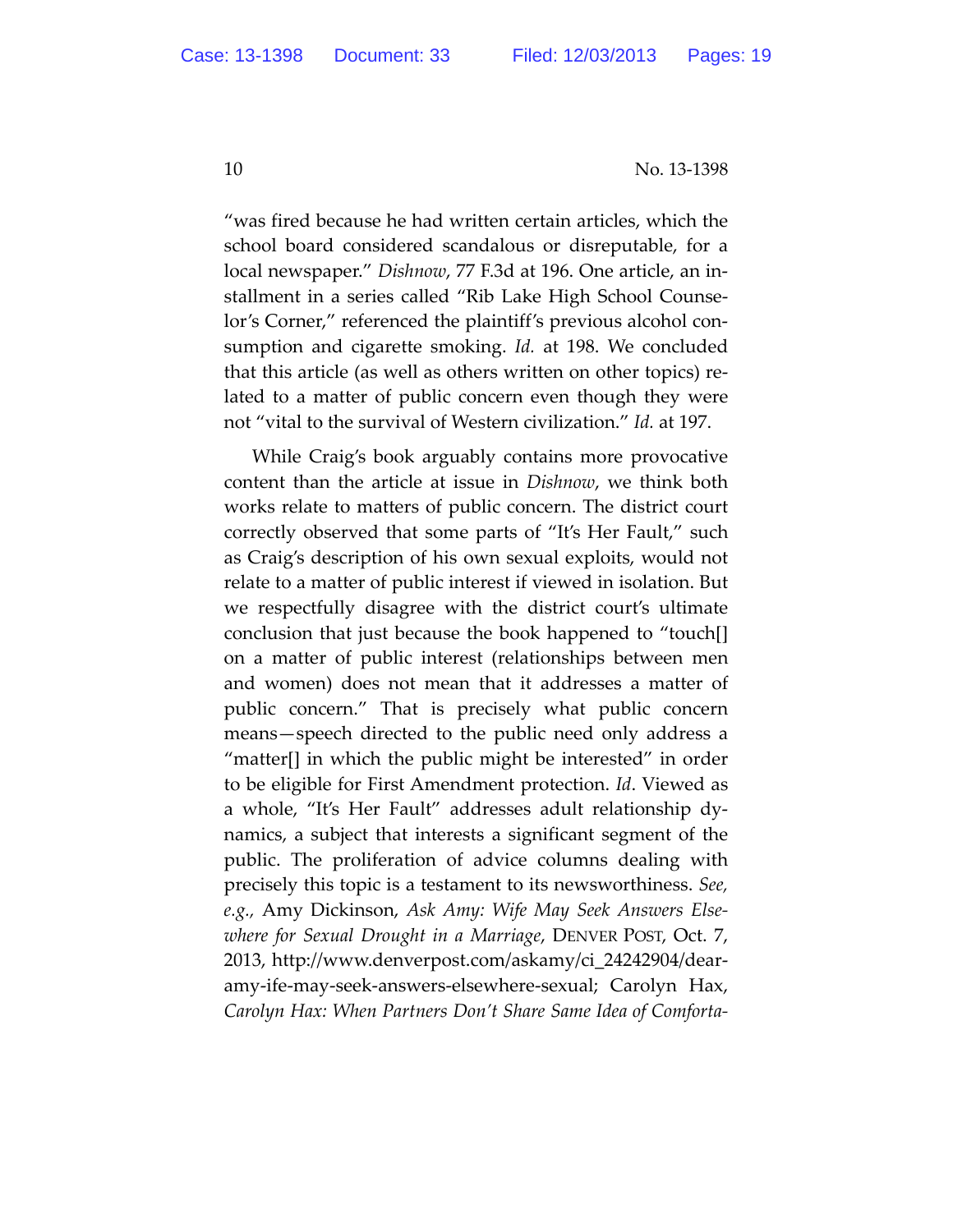*ble*, WASHINGTON POST, Oct. 5, 2013, http://www.washingtonpost.com/lifestyle/style/carolyn‐hax‐ when‐partners‐dont‐share‐same‐idea‐of‐comfortable/2013/ 10/01/a0679166‐253c‐11e3‐ad0d‐b7c8d2a594b9\_story.html. The fact that Craig's book dealt with a subject of general in‐ terest to the public was enough to establish prima facie First Amendment protection. *Eberhardt*, 17 F.3d at 1026. We be‐ lieve the district court erred in concluding otherwise.

The district court also reasoned that dismissal of Craig's claim was warranted because "It's Her Fault" was similar to speech that the Supreme Court determined did not relate to a matter of public concern in *City of San Diego v. Roe*, 543 U.S. 77 (2004) (per curiam). We disagree with that comparison. *Roe* dealt with a police officer's creation of sexually explicit videos depicting the officer "stripping off a police uniform and masturbating." *Id.* at 78. Whatever one may think of Craig's book, it is fundamentally different in character from the "debased parody" at issue in *Roe*. *Id.* at 81‐82. Craig's book, though provocative, does address the structure of adult relationships, an issue with which some segment of the public would be interested. Roe's video did not concern any issue of any sort, much less "a subject of general interest and of value and concern to the public." *Id.* at 83‐84. By equating Roe's video with Craig's book, the district court did not ac‐ count for the fundamental differences between the two ex‐ pressions.

### **B. Defendants' Interests in Restricting "It's Her Fault" Outweighed Craig's Speech Interest**

Even though Craig's speech implicated an issue of public concern, Defendants argue that we can still affirm the dis‐ missal of Craig's claim because Defendants' interests in re‐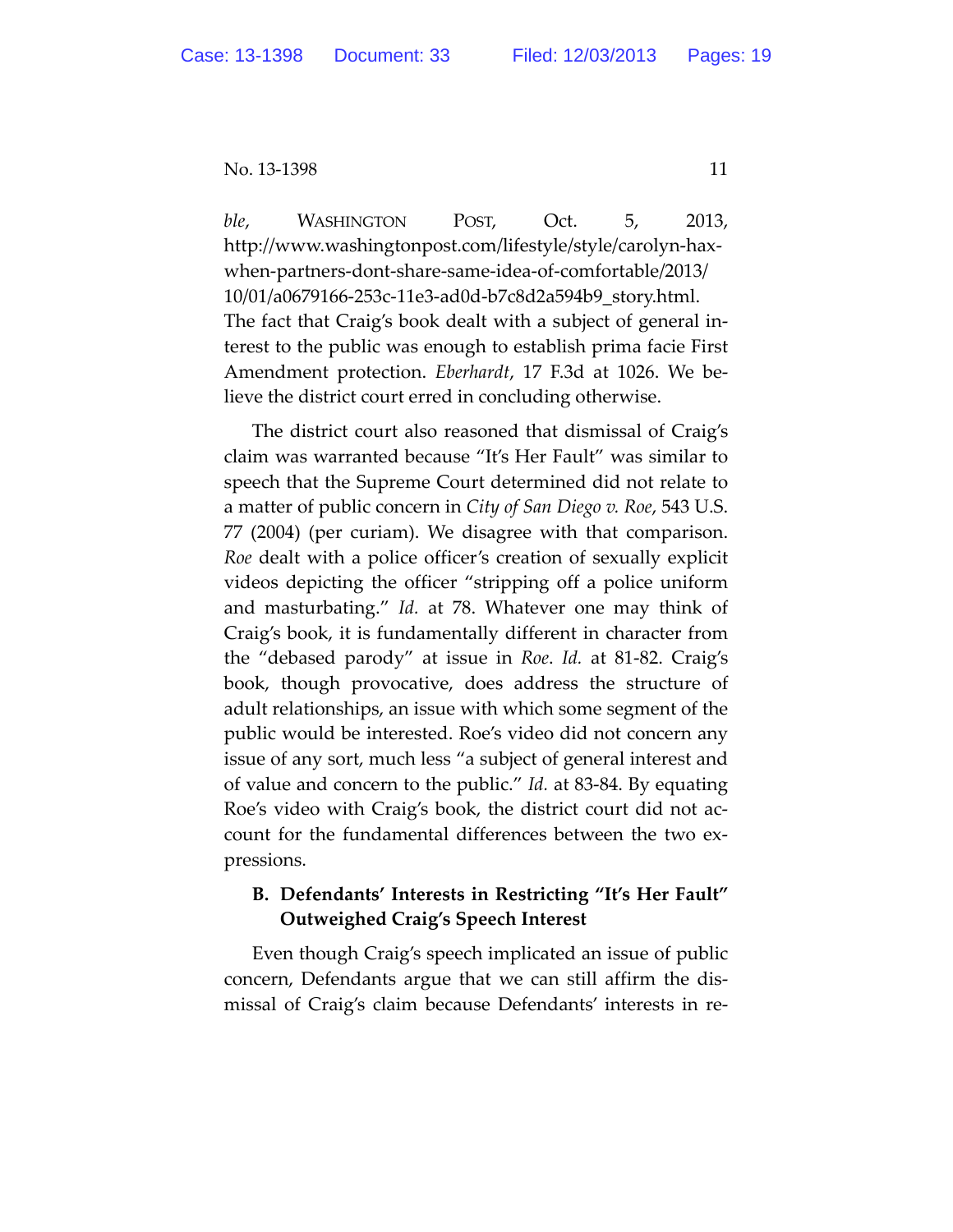stricting Craig's speech outweighed Craig's interest in mak‐ ing his views known. We may affirm a district court's dis‐ missal order on any basis supported by the record. *See Crich‐ ton v. Golden Rule Ins. Co.*, 576 F.3d 392, 399 n.2 (7th Cir. 2009).

An employer does not necessarily violate the First Amendment by discharging an employee that speaks out on a matter of public concern. "The government is entitled to restrict speech that addresses a matter of public concern 'if it can prove that the interest of the employee as a citizen in commenting on the matter is outweighed by the interest of the government employer in promoting effective and effi‐ cient public service.'" *Chaklos v. Stevens*, 560 F.3d 705, 714 (7th Cir. 2009) (quoting *McGreal v. Ostrov*, 368 F.3d 657, 675‐ 76 (7th Cir. 2004)). The employer bears the burden of justify‐ ing its restriction on its employee's speech. *Connick*, 461 U.S. at 150.

As an initial matter, Craig argues that Defendants' bur‐ den is particularly rigorous in this case because Craig's speech occurred outside of work on a topic unrelated to his employment. In support, Craig cites the Supreme Court's decision in *United States v. Nat'l Treasury Employees Union ("NTEU")*, 513 U.S. 454 (1995). In *NTEU*, the Court was con‐ fronted with a prospective prohibition on low‐level federal employees' receipt of payment for speech on topics totally unrelated to their employment. *Id.* at 457‐59. In rejecting the ban, the Court held that an employer must provide a justifi‐ cation "far stronger than mere speculation" in order to re‐ strict employee speech that "has nothing to do with their jobs." *Id.* at 465, 475.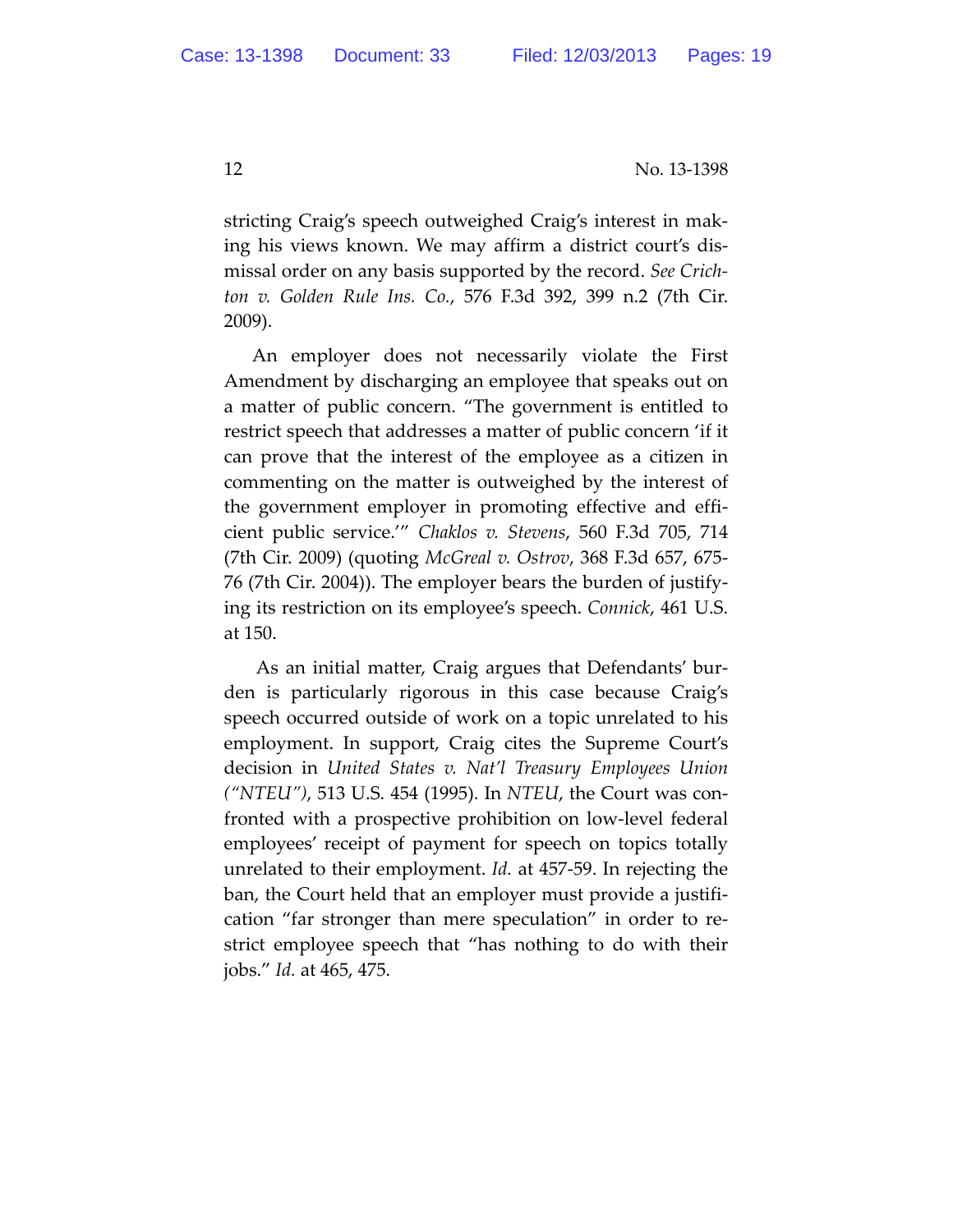*NTEU* is of no help to Craig because he took "deliberate steps to link" his book with his work as a guidance counse‐ lor at Rich Central. *See Roe*, 543 U.S. at 80‐81 (holding that reliance on *NTEU* "was seriously misplaced" when plaintiff deliberately linked speech to public employment). Craig in‐ cluded a number of references to his job as a high school guidance counselor within the pages of his book: (1) in the introduction, he informs the reader that "I coach girls bas‐ ketball, work in an office where I am the only male counse‐ lor, and am responsible for roughly 425 high school students a year, about half of whom are females;" (2) in the acknowl‐ edgments, he thanks "students and clients who consistently reach out to me during rough times in the world of relation‐ ships: Keep listening and learning;" (3) another Rich Central teacher, Kylie Gregor, wrote the foreword; and (4) he de‐ scribes his experiences "counseling people of all ages and races" and "provid[ing] counseling to thousands of students, parents, clients, and friends." Because of Craig's conscious choice to connect "It's Her Fault" to his counseling position at Rich Central, his speech relates to his employment and *NTEU* does not apply.

Instead, the *Connick‐Pickering* balancing test determines whether Defendants' interests in disciplining Craig out‐ weighed his First Amendment speech rights. "[T]he proper balance of these competing interests is a question of law." *Chaklos*, 560 F.3d at 715. In evaluating Defendants' asserted interests under this rubric, we "focus[] on the effective func‐ tioning of the public employer's enterprise. Interference with work, personnel relationships, or the speaker's job perfor‐ mance can detract from the public employer's function; avoiding such interference can be a strong state interest." *Rankin*, 483 U.S. at 388. The disruption need not come to pass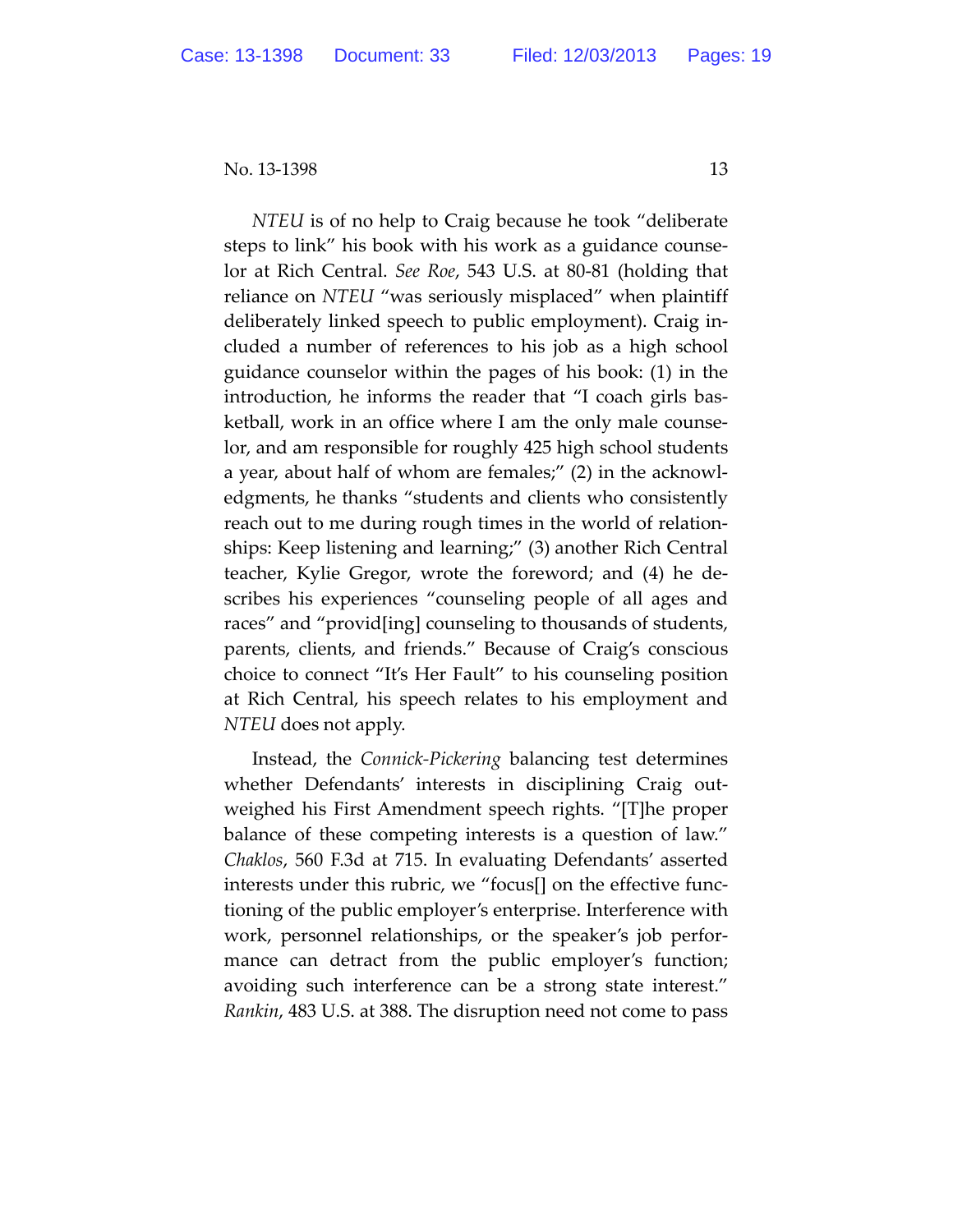in order for the employer to take action; we "give substantial weight to government employers' reasonable predictions of disruption." *Crue v. Aiken*, 370 F.3d 668, 685 (7th Cir. 2004); *see also Khuans v. Sch. Dist. 110*, 123 F.3d 1010, 1014 (7th Cir. 1997) *(*"Where employee speech carries the potential to be disruptive, the public employer must have the ability to move quickly" to discipline the employee). But an employer's assessment of the possible interference caused by the speech must be reasonable—"the predictions must be 'sup‐ ported with an evidentiary foundation and be more than mere speculation.'" *Chaklos*, 560 F.3d at 715 (quoting *Gazarkiewicz v. Town of Kingsford Heights*, 359 F.3d 933, 944 (7th Cir. 2004)).

The degree of disruption or potential disruption neces‐ sary to justify the restriction varies depending on a number of factors. One consideration is the content of the speech: "[A] stronger showing may be necessary when an employ‐ ee's speech more substantially involves matters of public concern." *McGreal*, 368 F.3d at 681‐82. Conversely, "[t]he less serious, portentous, political, significant the genre of expres‐ sion, the less imposing the justification that the government must put forth in order to be permitted to suppress the expression." *Eberhardt*, 17 F.3d at 1026. Courts must also con‐ sider the nature of the employee's responsibilities. An em‐ ployer may have more leeway in restricting the speech of an employee whose position requires contact with the public. *See Rankin*, 483 U.S. at 390‐91. The manner, time, and place of the employee's speech are also relevant to the analysis; "[e]mployee speech which transpires entirely on the em‐ ployee's own time … bring[s] different factors into the *Picker‐ ing* calculus." *Connick*, 461 U.S. at 152, 153 n.13.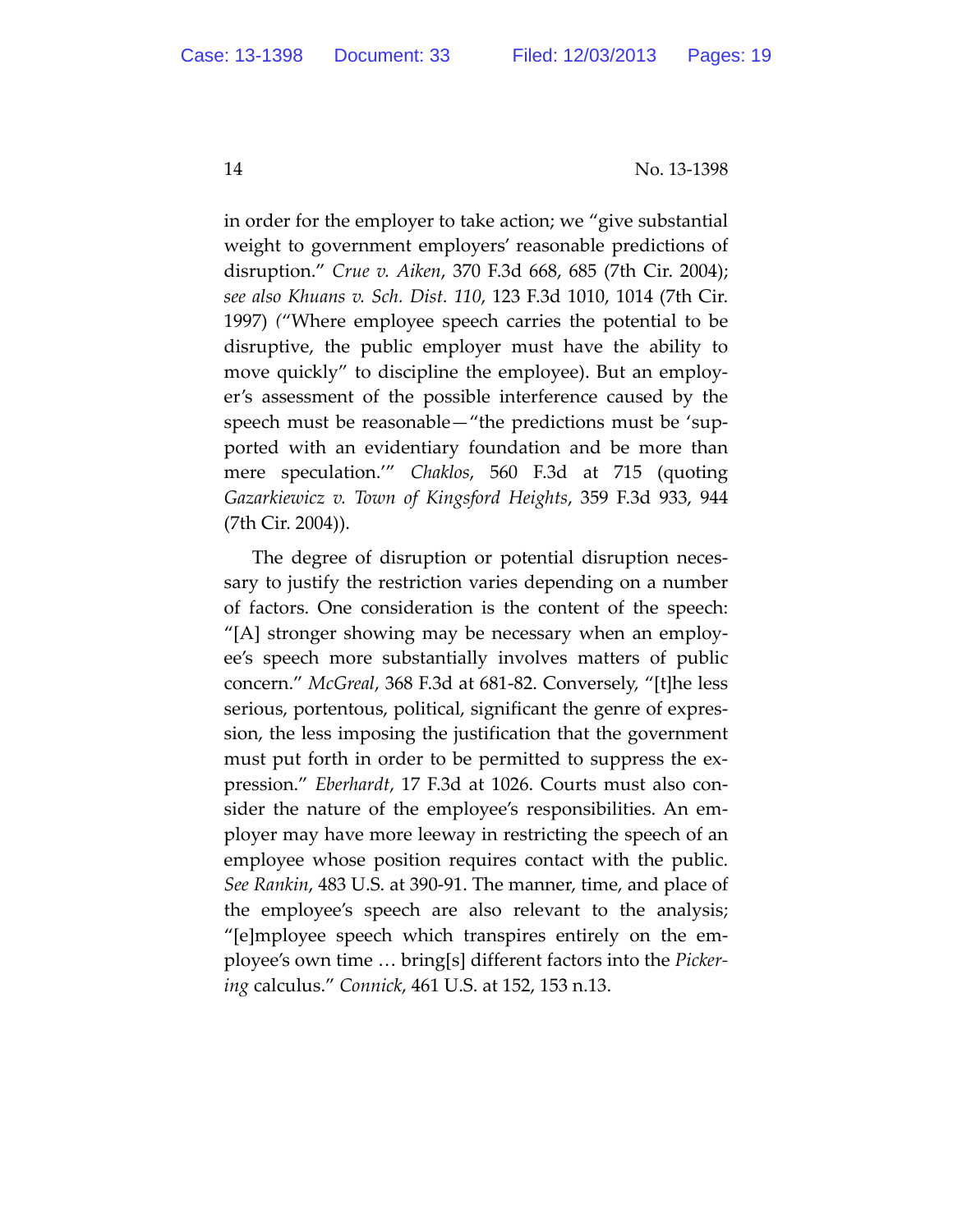After reviewing Craig's complaint and the other docu‐ ments that he relies upon to establish his claim for relief (i.e., his book and the Charges), we conclude that Defendants' in‐ terests in remedying the potential disruption caused by his book outweighed Craig's speech interest. Essentially, the Charges reflect that Defendants based their decision to ter‐ minate Craig's employment on a prediction that "It's Her Fault" would "create[] an intimidating … educational envi‐ ronment" at Rich Central. Defendants' assessment of how Craig's students, and particularly his female students, would respond upon reading or hearing about the hypersexualized content of his book looms large in our analysis. The fact that Craig works closely with students at a public school as a counselor confers upon him an inordinate amount of trust and authority. *See generally Edwards v. Aguillard*, 482 U.S. 578, 584 (1987) ("Families entrust public schools with the educa‐ tion of their children … Students in such institutions are im‐ pressionable and their attendance is involuntary."); *see also Melzer v. Bd. of Educ. of the City Sch. Dist. of the City of New York*, 336 F.3d 185, 198 (2d Cir. 2003) ("[W]e note that we conduct our evaluation of appellant's rights versus govern‐ mental interest bearing in mind his position as a teacher in a public school. This position by its very nature requires a de‐ gree of public trust not found in many other positions of public employment."). Particularly as a guidance counselor, Craig must maintain a safe space for his students in order to ensure they remain willing to come to him for advice. If Craig fails to create the appropriate environment for his stu‐ dents, they will not approach him and he cannot do his job.

We think Defendants reasonably predicted that "It's Her Fault" would interfere with the learning environment at Rich Central. For starters, Defendants reasonably inferred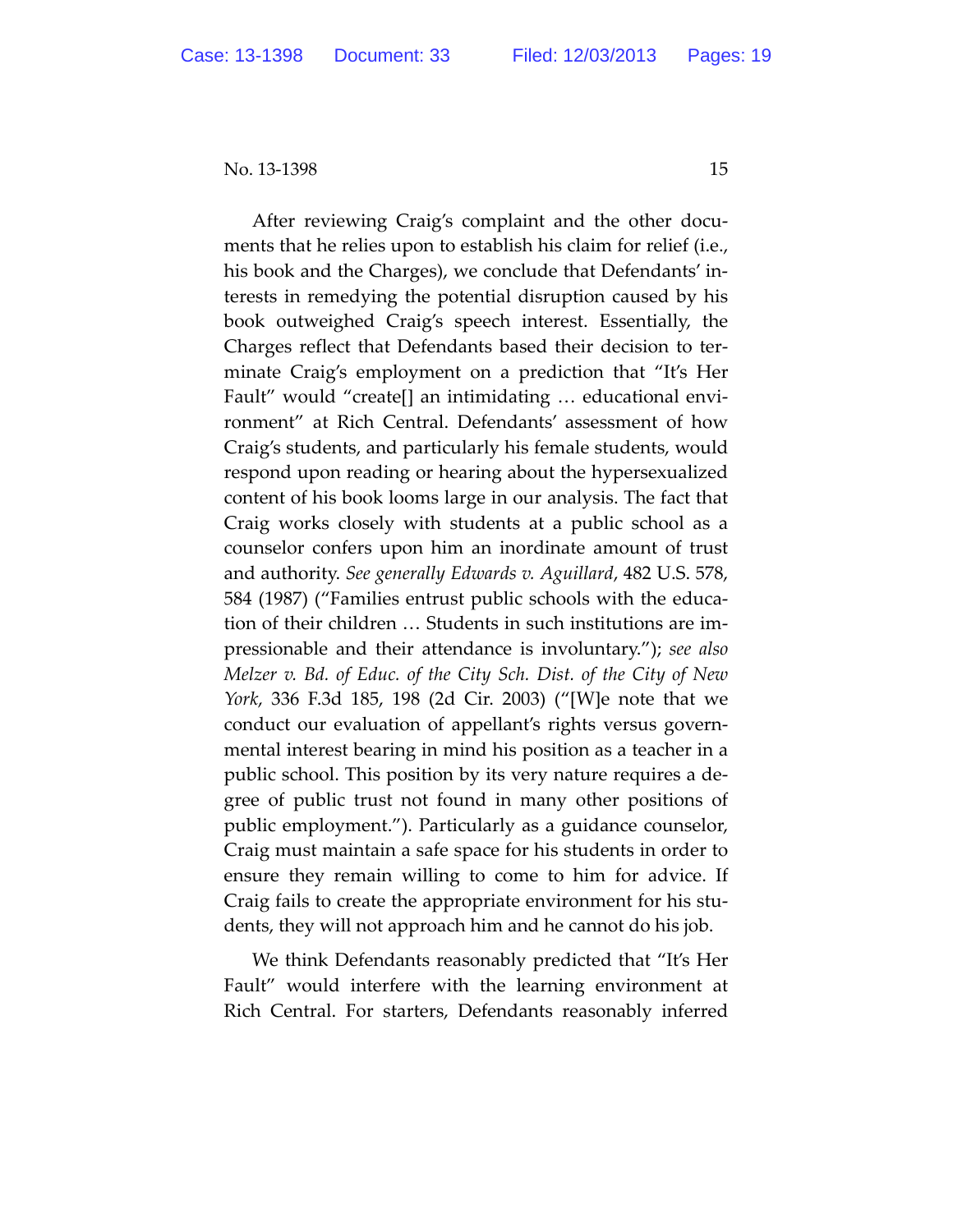that some Rich Central students and parents were aware, or would soon become aware, of the content of Craig's book. The book was self-published and the allegations do not suggest any age restriction that would prevent students from accessing the book. In addition, Craig's complaint quotes a letter from the District Superintendent that cited "concerns from members of the School District community regarding the publication of your book." Compl. ¶ 18. Moreover, Craig anticipated that his students would read "It's Her Fault" why else would he thank his "students and clients who con‐ sistently reach out to me during rough times in the world of relationships" and encourage them to "[k]eep listening and learning"?

When faced with the inevitability of Craig's book becom‐ ing common knowledge at Rich Central, Defendants reason‐ ably gauged how students' response would impact condi‐ tions at the school. For example, we can easily see how fe‐ male students may feel uncomfortable seeking advice from Craig given his professed inability to refrain from sexualiz‐ ing females. In his book, Craig confesses a "weakness for cleavage" and another portion of a woman's anatomy and admits that this momentarily distracts him during his en‐ counters with women. Knowing Craig's tendency to objectify women, Defendants could reasonably anticipate that some female students would feel uncomfortable reaching out to Craig for advice. Indeed, some students may forego receiv‐ ing the school's counseling services entirely rather than take the risk that Craig would not view them as a person but in‐ stead as an object. Defendants had an interest in terminating Craig's employment in order to ensure effective delivery of counseling services to female students at Rich Central.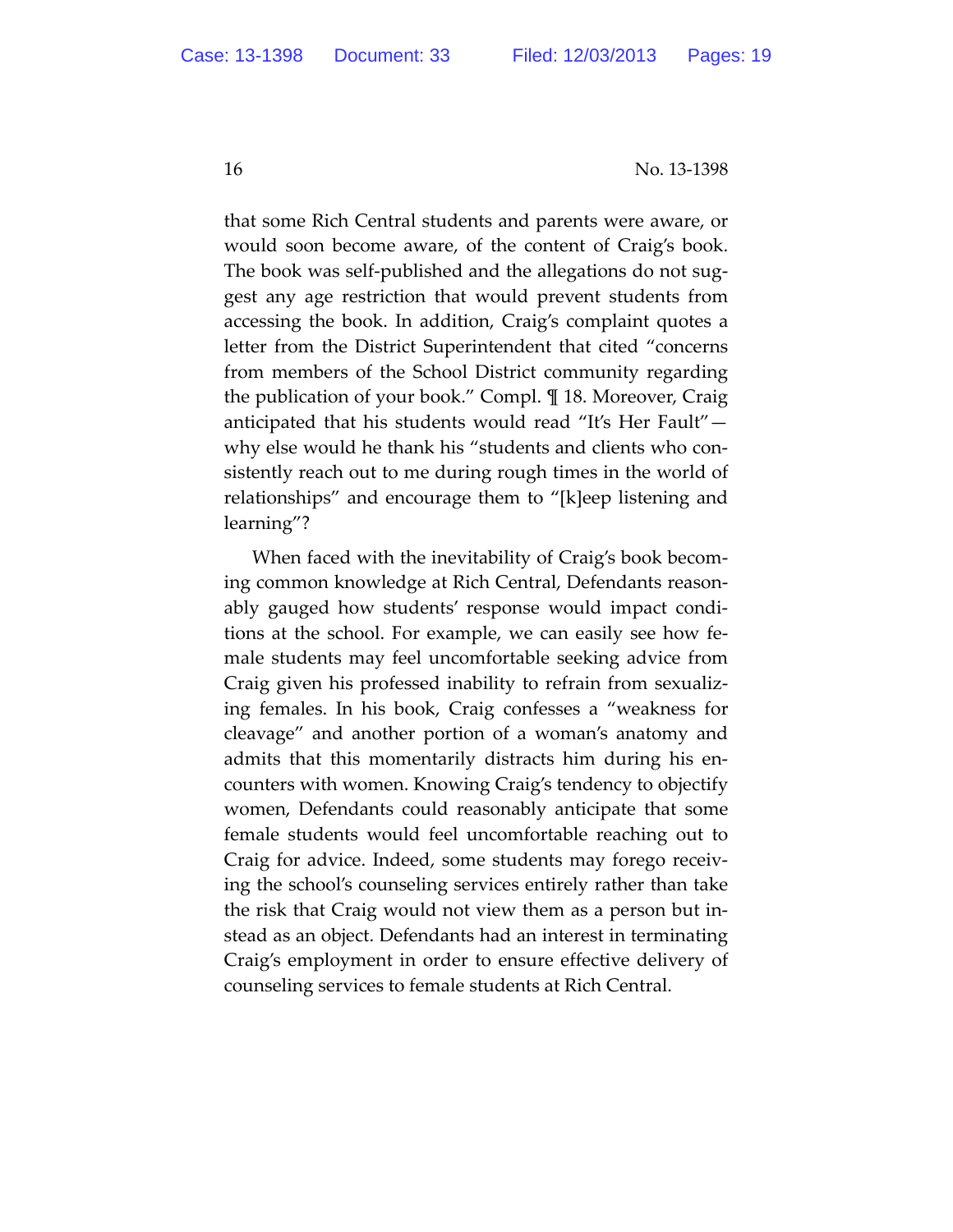Moreover, Defendants reasonably expected that some students would be apprehensive about asking Craig for help given his views on women. For example, Craig asserts that women do not succeed in relationships because of their ten‐ dency to "act based on emotion alone instead of emotion plus intellect." Is it unreasonable to think a female Rich Cen‐ tral student who learned that Craig believed women are not inclined to rational thought may decide against visiting his office for career or other advice? We think not. Nor would it be unreasonable to believe a high school girl would keep her relationship problems to herself knowing that Craig stressed in his book the importance of a woman's sexual "submis‐ siveness" to her male partner. These portions of "It's Her Fault" addressed subjects inextricably related to issues for which a female high school student may seek the advice of her guidance counselor. Defendants reasonably concluded that some of these students, knowing Craig's views on these topics, would decline to ask for his help.

Defendants' interests in protecting the integrity of coun‐ seling services at Rich Central dwarfed Craig's interest in publishing "It's Her Fault." Although Craig's book touched on a matter of public concern, his view of relationships is not the sort of topic of expression that Defendants would require a compelling reason to restrict. *See Eberhardt*, 17 F.3d at 1027 ("The less serious, portentous, political, significant the genre of expression, the less imposing the justification that the government must put forth in order to be permitted to sup‐ press the expression."). In light of the minimal weight of Craig's speech interest, we conclude that Defendants' inter‐ ests in preventing a likely disruption of their guidance coun‐ seling service was sufficient to justify Craig's discharge. Craig's termination did not offend the First Amendment.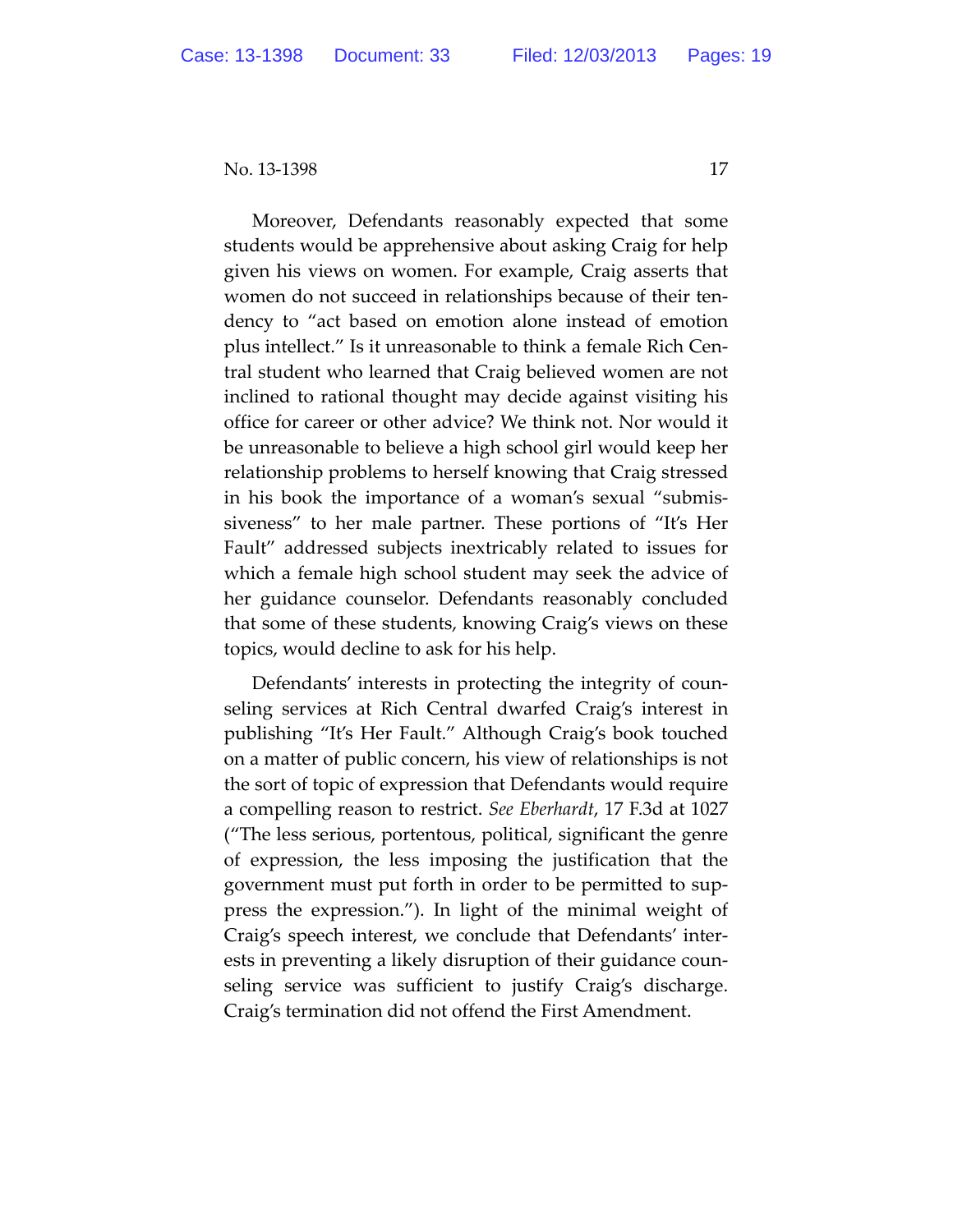Craig argues that upholding his termination based on the reaction of students and parents would amount to an impermissible "heckler's veto" in which unpopular speech is silenced by the possibility of the community's reaction to it. *See generally Feiner v. New York*, 340 U.S. 315, 320 (1951) ("We are well aware that the ordinary murmurings and objections of a hostile audience cannot be allowed to silence a speak‐ er."). But this argument does not account for the unique rela‐ tionship between Craig and his students at Rich Central or the nature of his speech; his students are not "outsiders seek‐ ing to heckle [Craig] into silence, rather they are participants in public education, without whose cooperation public edu‐ cation as a practical matter cannot function." *Melzer*, 336 F.3d at 199. Given the nature of this case, we think it appropriate to consider Defendants' interests in preserving a safe coun‐ seling environment at Rich Central as part of our analysis.

Craig also maintains that we cannot affirm the dismissal of his suit on this ground because the record is not devel‐ oped enough to weigh Defendants' and Craig's respective interests. We have previously noted that this analysis "can seldom be done on the basis of the pleadings alone." *Delgado v. Jones*, 282 F.3d 511, 517 (7th Cir. 2002); *see also Gustafson v. Jones*, 117 F.3d 1015, 1019 (7th Cir. 1997) ("Normally, applica‐ tion of the *Pickering* balancing test will be possible only after the parties have had an opportunity to conduct some dis‐ covery."). But this is one of those rare "case[s] where a plain‐ tiff, by pleading too much, has pled [him]self out of court." *Khuans*, 123 F.3d at 1016. By incorporating "It's Her Fault" and the Charges into his allegations, Craig provided us with an adequate basis to perform the *Pickering* balancing test. While most First Amendment retaliation claims will not be amenable to resolution on the pleadings, Craig's complaint